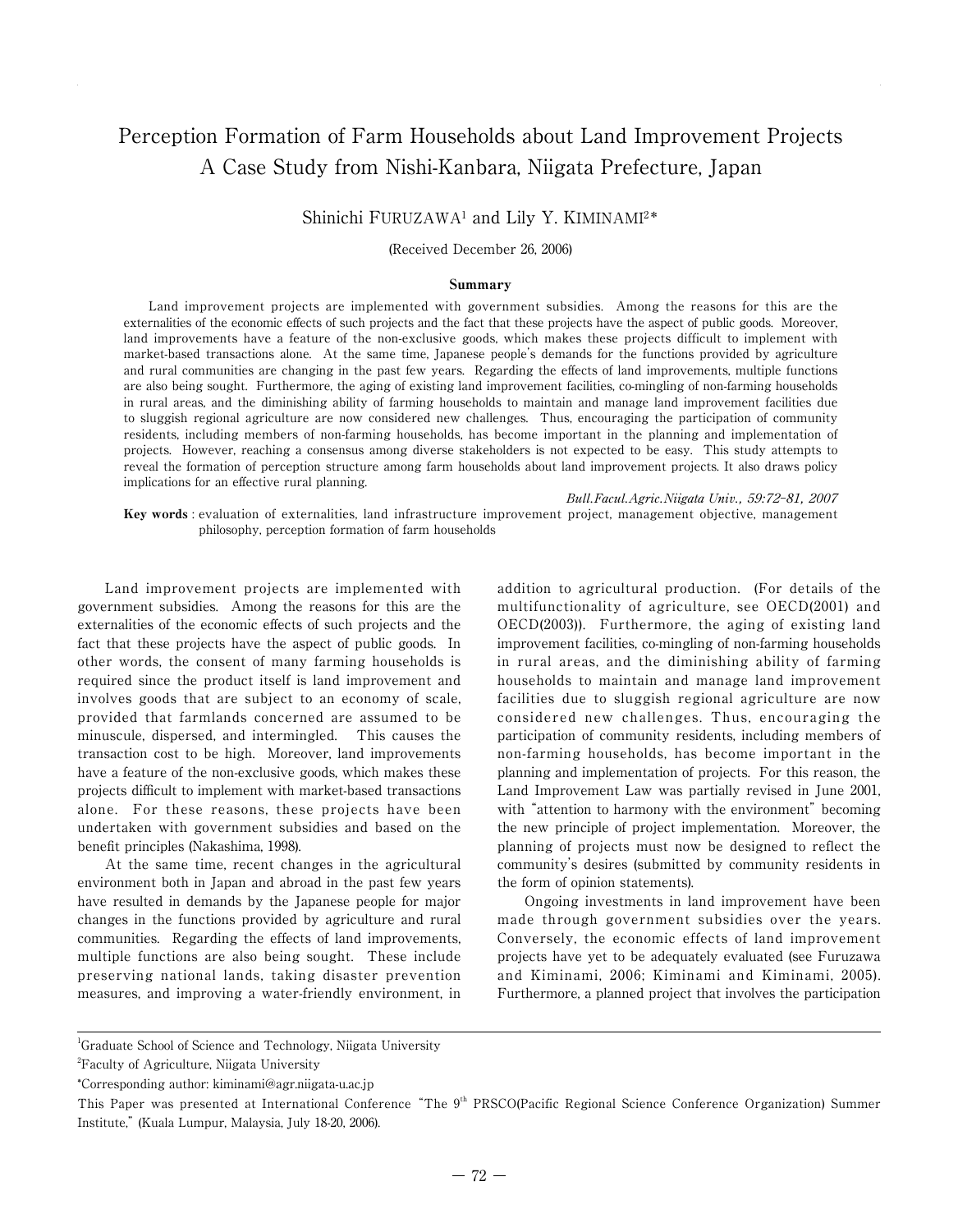of community residents implies the presence of diverse stakeholders. Consequently, reaching a consensus is not expected to be easy.

The relationship presented in Fig. 1 is assumed to be the framework of overall analysis. In other words, the "directionality of land improvement" is determined through the formation of two structures of perception, namely the "the intention of entities" and the "wishes of community residents" (see Furuzawa and Kiminami, 2004). Moreover, the "evaluation of land improvement" affects the formation of these structures of perception, and is considered made from two facets: "economic effects" and "externality." Therefore this study attempts to reveal the structure of perception among farm households about land improvement projects. It also draws policy implications for rural planning.



Fig.1. Determination of directionality of land improvement

# ANALYTICAL METHOD AND DATA

Investigation area

This research covers Nishi-Kanbara area of Niigata Prefecture. Nishi-Kanbara is an area located around the center of Niigata Prefecture surrounded by Shinano River, Nakanoguchi River, and Yahiko Mountain. This area is composed of 2 cities and 10 towns and villages including a part of Niigata City (including former Kurosaki-machi), Nishi-Kanbara-gun (Tsukigata-mura (village) not included), and Tsubame City. Since one third of the area is made up of flat lowland, it has suffered from injuries to the crops during the time when the flood control measures were yet to be sufficiently established. In recent years, however, many land improvement projects have evolved in this area, and as a result of promoting the improvement of the drainage system, agricultural products are now being stably produced. The agriculture in this area is based on rice cultivation mainly of Koshihikari breed now combined with other products such as soy beans, vegetable, and fruits.

The population and number of households in this area are now on the rise. The percentage of farmers in the total household (farmer ratio), however, has decreased to as low as 6.9% in 2000, revealing the urbanization and the advance of the mixture caused by the increase in the non-farmer residents. Although the ratio of part-time farmers exceeded 90% , the ratio of Class 1 part-time farm households (i.e. farm households earned main income from farming) decreased while the ratio of full-time farm households and Class 2 parttime farm households(i.e. farm households earned main income from other jobs) respectively showed upward trends.

There is a number of problems in the requirements for the supply and drainage of farm-use water in the NishiKanbara area. Firstly, the farm-use water discharged at the upper reaches of the river is being reused as supply water for crops down the stream. As the result the farmers down the river have no choice other than to use deteriorated water for irrigation. Secondly, there is an issue that canals are not separated for irrigation and drainage. The third issue is that, with a backdrop of the expansion of the residential areas, local residents dumping domestic wasted water into the irrigation/drainage canals is accelerating the deterioration of water. In addition to this, along with the enforcement of the system of charging the waste disposals, there are increasing number of people illegally disposing of garbage in rivers and canals. Fourthly, creating concrete-sided irrigation/drainage canals has resulted in defying fish and other creatures that used to live in the canals. Accordingly, children are having less chance to interact with natural environment. And lastly, since the role of the land improvement district has not been permeated in the region, the non-farmer residents are not sufficiently recognizing the relationship between their daily life and the agricultural facilities. The land improvement projects have been playing a very important part in Nishi-Kanbara area up to date. However, under the influence of the aging of farming population along with the increase in the non-farming population and the urbanization in recent years, the area is now in the process of seeking for a new direction(see Nishi-Kanbara Land Improvement District(2005)). Analytical method and data

Analysis is conducted based on the assumption that "the intention of entities" regarding individual land improvement projects, such as those to improve service water, consolidate farmland, and improve subsurface drainage and the drainage systems on terminal farmlands, can be explained by their wishes regarding "management attributes," "goals of farm management," and the "evaluation of farmlands and agricultural infrastructure." In other words, the "goals of farm management" are specific objectives to be attained through farm management action. Differences in these goals are believed to affect the wishes regarding investments in land infrastructure as management resources. Moreover, there have been growing demands in recent years for greater multifunctionality in agriculture and farmlands. Accordingly, it was considered necessary to clarify the impact of any externalities regarding farmlands and agricultural infrastructure that represent benefits not traded in the marketplace, on the wishes for land improvement projects, in addition to the "evaluation of farmlands and agricultural infrastructure" when both are used as management resources.

The data used for this research was the questionnaire implemented by the Nishi-Kanbara land improvement district in August 2003. The questionnaire was sent to 704 farmers among which 635 responded (with 90.2% recovery). The questionnaire items included the profile of the respondent, the outline of farm management, remarks on the land improvement project and evaluation of rural environment.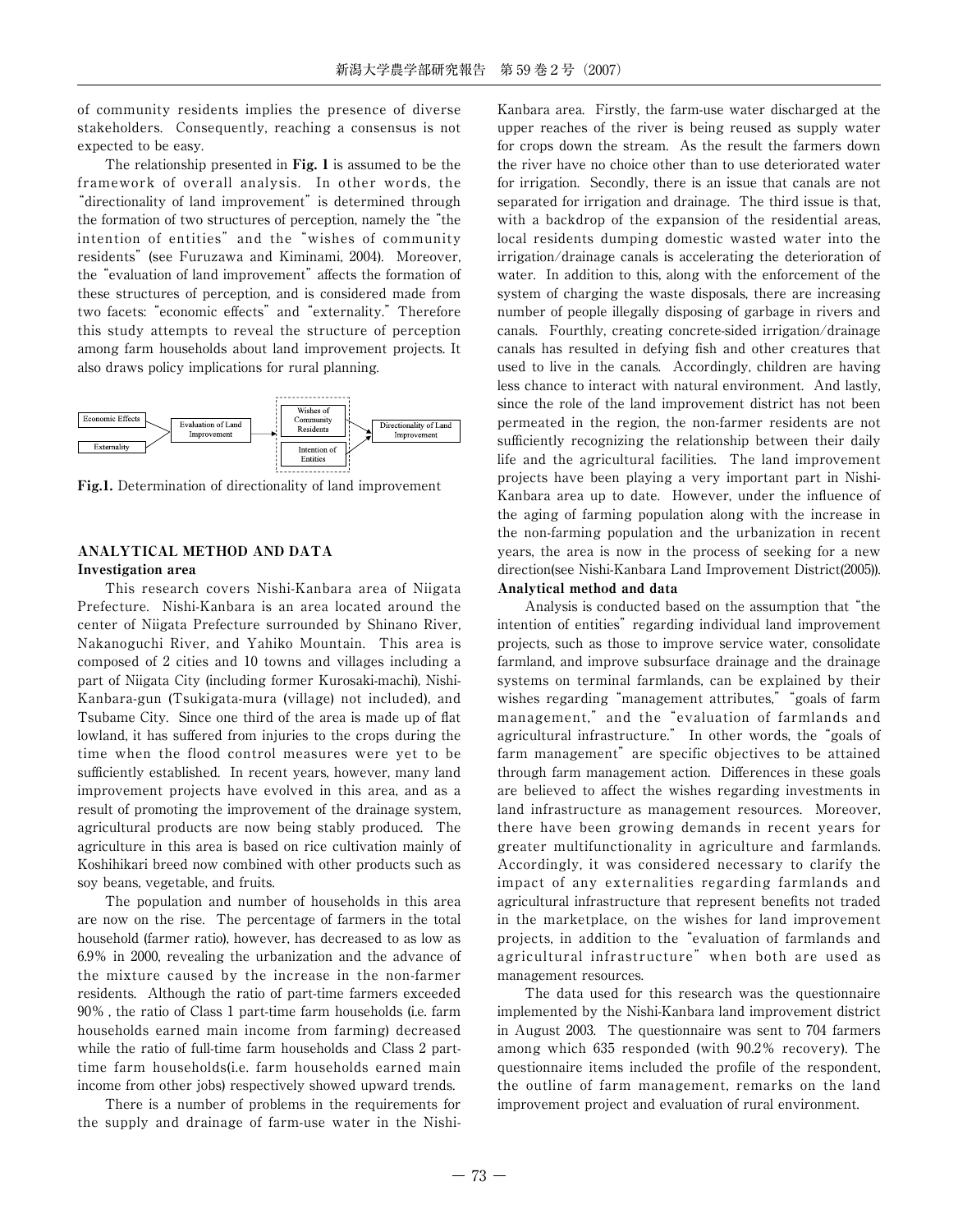## ANALYTICAL RESULTS

### Goals of farm management and perception of farmland positioning

Table 1 shows the perception of farm management goals. "Preserving and managing family assets and passing them on to the next generation" ranks at the top among those surveyed. This is followed by such goals as "earning adequate income to live on," "ensuring enough food for family consumption," and "enjoying a productive and fulfilling life." The results show that passive items generally occupy the top places. Among full-time farm households, however, such items as "efforts to improve the unit crop and quality, and upgrade technology," and "earning income comparable to that earned for comparable labor expended in other industries" are ranked higher than averages for the entire group on one side, items as "preserving and managing family assets and passing them to the next generation" and "ensuring enough food for family consumption" are ranked lower than the group average on the other. These results suggest that different types of farm households have different goals. Based on farm acreage, a high percentage of small farm households chose such answers as "ensuring enough food for family consumption" and "earning adequate income to live on," reflecting their inclination toward maintaining the

| <b>Table 1.</b> Perception of farm management goals (multiple selection) |  | Unit: % |
|--------------------------------------------------------------------------|--|---------|
|--------------------------------------------------------------------------|--|---------|

Full time/Part time Farm acreage Full  $\Big|\bigcap_{\text{Clos } 1}\Big|\bigcap_{\text{Clos } 2}\Big|$  Below  $\Big|\big|_{\text{Clos } 2}$   $\Big|\big|_{\text{Clos } 2}$   $\Big|\big|_{\text{Clos } 2}$   $\Big|\big|_{\text{Clos } 2}$   $\Big|\big|_{\text{Clos } 2}$   $\Big|_{\text{Clos } 2}$   $\Big|_{\text{Clos } 2}$   $\Big|_{\text{Clos } 2}$   $\Big|_{\text{Clos } 2}$   $\Big|_{\text{Clos } 2}$   $\Big|_{\$  $\begin{array}{c|c}\n\text{Full} \\
\text{times 1} & \text{Class 2} & \text{Below} \\
\text{1} & \text{1} & \text{1} \\
\end{array}$  $\frac{1}{1}$ ha  $\left| 1 \right| 2$   $\sim$ 3ha  $\left| 3 \right| 5$   $\sim$  10ha  $\left| 0 \right| 1$ 10ha Preserving and managing family assets and passing them on to the next generation 155.6  $\boxed{70.4}$  61.9 61.5 50.0 64.4 68.0  $\boxed{69.0}$  50.0 63.6 Earning adequate income to live on 36.1 26.8 29.9 19.2 31.9 44.4 25.5 21.0 7.1 30.1 Earning income comparable to that earned for comparable labor expended in other industries  $\boxed{24.9}$  | 24.1 | 9.1 | 7.7 | 5.3 | 16.3 | 21.2 |  $\boxed{30.0}$  |  $\boxed{71.4}$  | 19.5 Pursuing profit 12.4 11.3 5.1 0.0 2.1 8.8 10.4 13.0 14.3 9.4 Enjoying a productive and fulfilling life 36.1 28.4 25.9 15.4 27.7 33.8 28.6 28.0 42.9 29.3 Ensuring enough food for family consumption 29.8 21.3 21.4  $47.7$   $57.7$   $47.9$   $39.4$  23.4 10.0 0.0 29.8 Efforts to improve the unit crop and quality, and upgrade technology  $\boxed{31.4}$  28.0  $\boxed{17.8}$  3.8  $\boxed{9.6}$  26.9  $\boxed{28.6}$   $\boxed{35.0}$   $\boxed{42.9}$  25.5 Creation of customers and demand 11.8 10.1 7.1 0.0 3.2 8.1 12.1 14.0  $\boxed{21.4}$  9.6 Business expansion 16.0 17.1 5.6 0.0 2.1 10.0 13.4 2.5.0 50.0 12.9 Expanding market share 7.1 3.9 3.0 0.0 2.1 3.8 3.5 5.0 42.9 4.7 Etc. 0.6 1.2 2.0 0.0 0.0 1.3 1.7 2.0 0.0 1.4

Note: "Class 1" is part-time farm households earned main income from farming.

"Class 2" is part-time farm households earned main income from other jobs.

Both five points higher and lower than average are marked respectively.

|  |  | <b>Table 2.</b> Perception of farmland positioning |
|--|--|----------------------------------------------------|
|  |  |                                                    |

| <b>Table 2.</b> Perception of farmland positioning |      |                     |         |                   |                         |               |      |               |                  |       |
|----------------------------------------------------|------|---------------------|---------|-------------------|-------------------------|---------------|------|---------------|------------------|-------|
|                                                    |      | Full time/Part time |         |                   | Farm acreage            |               |      |               |                  |       |
|                                                    | Full | Class 1             | Class 2 | <b>Below</b>      | $1\sim2$ ha $\parallel$ | $2 \sim 3$ ha |      | 3∼5ha  5∼10ha | Over             | Total |
|                                                    | time |                     |         | 1ha               |                         |               |      |               | 10 <sub>ha</sub> |       |
| Inheritance to be passed on to their               |      |                     |         |                   |                         |               |      |               |                  |       |
| offspring                                          | 13.0 | 19.1                | 31.5    | $\overline{50.0}$ | 35.1                    | 21.9          | 18.6 | 10.0          | 7.1              | 21.3  |
| Management resources                               | 75.7 | 70.8                | 46.2    | 19.2              | 46.8                    | 58.1          | 70.6 | 82.0          | 78.6             | 63.9  |
| Assets                                             | 6.5  | 8.2                 | 14.2    | 11.5              | 12.8                    | 13.8          | 7.8  | 6.0           | 0.0              | 9.6   |
| Etc.                                               | 0.0  | 0.0                 | 3.6     | 3.8               | 2.1                     | 0.6           | 1.3  | 0.0           | 7.1              | 1.3   |
| Null and non answer                                | 4.7  | 1.9                 | 4.6     | 15.4              | 3.2                     | 5.6           | 1.7  | 2.0           | 7.1              | 3.9   |

Note: Both five points higher and lower than average are marked respectively.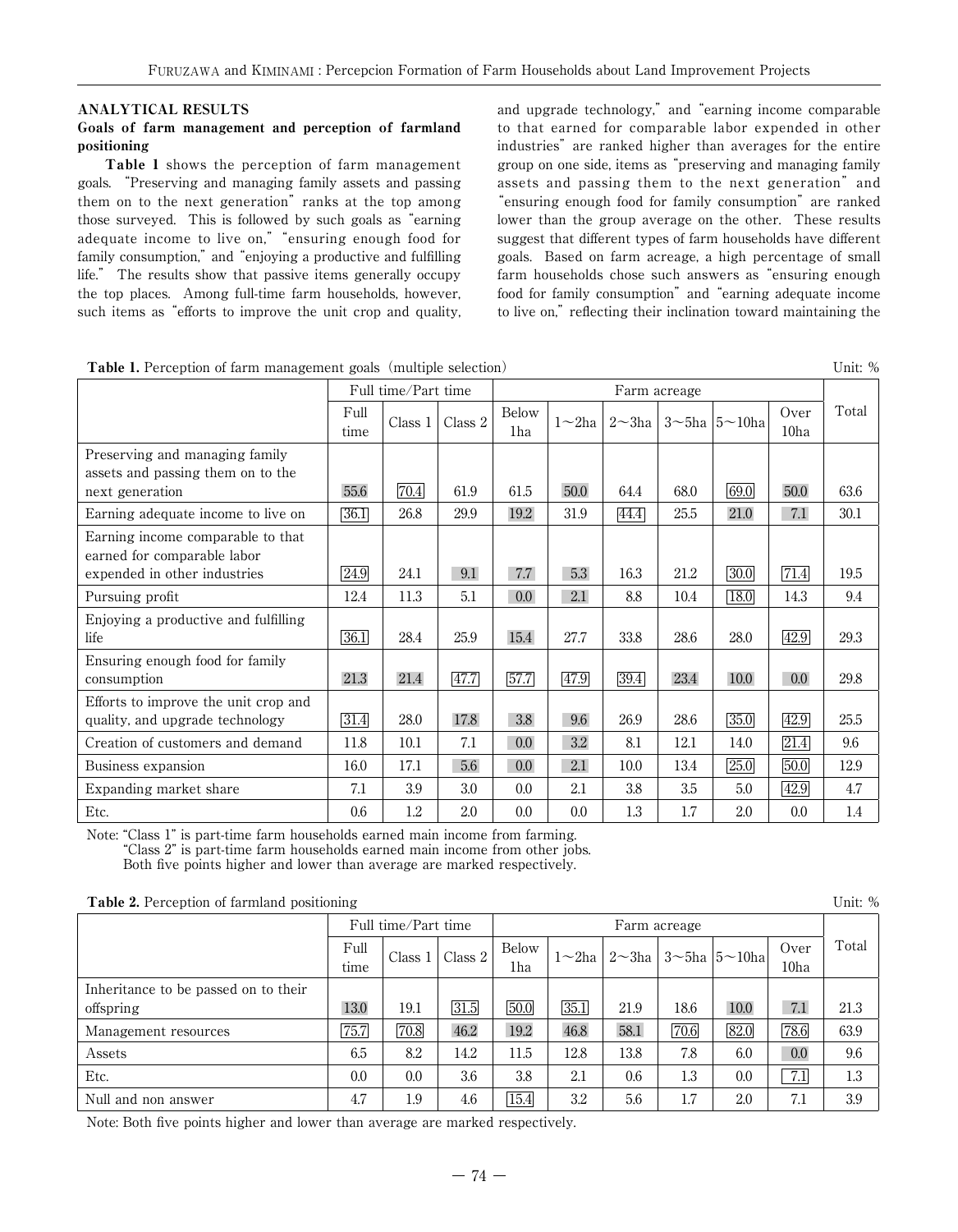status quo. Among large-scale farm households, high rates of response were shown for "labor and income comparable to those of other industries," "efforts to improve the unit crop and quality, and upgrade technology" and "business expansion," thus reflecting the strong desire among these households for expanding their farming operations.

Table 2 relates to the perception of farmland positioning. The table shows that more than 60 % of all farming households surveyed positions their farmlands as management resources. However, an analysis based on household attributes reveals that those who view their farmlands as assets and inheritance to be passed on to their offspring accounted for the highest percentage among Class 2 part-time farm households, followed by Class 1 part-time farm households and full-time farm households, in that order. Among Class 2 part-time farming households, the percentage of respondents who view their farmlands as management resources was lower than that of households who view their farmlands otherwise. By the size of farm acreage, a large percentage of small-scale households view their farmlands as assets and future inheritance to be passed on to their offspring. In contrast, a large percentage of large-scale farming households view their farmlands as management resources. These observations have significant implications on any attempt to effectively use farmlands in a community.

Table 3 concerns the evaluation of externalities of farmlands and agricultural infrastructure. The evaluation stating that "farmlands are instrumental in flood control" ranks high for the whole group, followed by "domestic wastewater treatment using agricultural drainage ditches,"

| <b>Table 3.</b> Evaluation of externalities of farmlands and agricultural infrastructure | Unit: % |
|------------------------------------------------------------------------------------------|---------|
|------------------------------------------------------------------------------------------|---------|

|                                                                      |              | Full time/Part time |         |                  |              |               | Farm acreage |                              |                          |       |
|----------------------------------------------------------------------|--------------|---------------------|---------|------------------|--------------|---------------|--------------|------------------------------|--------------------------|-------|
|                                                                      | Full<br>time | Class 1             | Class 2 | Below<br>1ha     | $1\sim 2$ ha | $2 \sim 3$ ha |              | $3 \sim 5$ ha $5 \sim 10$ ha | Over<br>10 <sub>ha</sub> | Total |
| Farmlands are instrumental in flood                                  |              |                     |         |                  |              |               |              |                              |                          |       |
| control                                                              | 59.8         | 64.2                | 57.4    | 34.6             | 52.1         | 64.4          | 60.2         | 68.0                         | $\overline{71.4}$        | 60.5  |
| Farmlands help beautify the                                          |              |                     |         |                  |              |               |              |                              |                          |       |
| community                                                            | 33.1         | 30.7                | 26.4    | 11.5             | 16.0         | 35.6          | 31.2         | 33.0                         | $\overline{57.1}$        | 29.6  |
| Water systems are instrumental in<br>flood control                   | 56.2         | 56.0                | 53.8    | 42.3             | 47.9         | 53.1          | 57.1         | 62.0                         | 71.4                     | 54.8  |
| Water systems are useful as<br>community recreation spots and        |              |                     |         |                  |              |               |              |                              |                          |       |
| children's play areas                                                | 8.9          | 9.7                 | 3.6     | 0.0 <sub>1</sub> | 3.2          | 10.0          | 9.5          | 9.0                          | 7.1                      | 8.0   |
| Domestic wastewater treatment<br>using agricultural drainage ditches | 57.4         | 64.2                | 52.3    | 38.5             | 48.9         | 58.8          | 61.9         | 68.0                         | 28.6                     | 58.3  |
| Farm roads are useful for residents'                                 |              |                     |         |                  |              |               |              |                              |                          |       |
| passage                                                              | 44.4         | 50.6                | 49.2    | 46.2             | 48.9         | 53.1          | 46.8         | 49.0                         | 42.9                     | 48.8  |
| Etc.                                                                 | 0.6          | 1.9                 | 1.0     | 0.0              | 2.1          | 0.6           | 1.3          | 2.0                          | 0.0                      | 1.3   |

Note: Both five points higher and lower than average are marked respectively.

|  |  |  |  |  |  | <b>Table 4.</b> Perception of land improvement projects on which communities should place high priority (up to 2) |  |  |  |  |  |  | Unit: % |  |
|--|--|--|--|--|--|-------------------------------------------------------------------------------------------------------------------|--|--|--|--|--|--|---------|--|
|--|--|--|--|--|--|-------------------------------------------------------------------------------------------------------------------|--|--|--|--|--|--|---------|--|

|                                              |              | Full time/Part time |         |              | Farm acreage |             |      |                              |                          |       |
|----------------------------------------------|--------------|---------------------|---------|--------------|--------------|-------------|------|------------------------------|--------------------------|-------|
|                                              | Full<br>time | Class 1             | Class 2 | Below<br>1ha |              | 1∼2ha∣2∼3ha |      | $3 \sim 5$ ha $5 \sim 10$ ha | Over<br>10 <sub>ha</sub> | Total |
| Projects to improve service water<br>systems | 26.0         | 32.7                | 27.9    | 23.1         | 22.3         | 30.6        | 27.7 | 37.0                         | 28.6                     | 29.1  |
| Consolidating large-lot farmlands            | 36.7         | 41.6                | 37.6    | 34.6         | 26.6         | 31.9        | 42.9 | 52.0                         | 50.0                     | 38.7  |
| Improving subsurface drainage                | 20.1         | 13.2                | 21.3    | 26.9         | 18.1         | 16.9        | 16.9 | 17.0                         | 21.4                     | 17.3  |
| Pipelining                                   | 22.5         | 23.7                | 19.3    | 7.7          | 24.5         | 23.1        | 24.2 | 16.0                         | 35.7                     | 22.2  |
| Improve water systems at terminal            |              |                     |         |              |              |             |      |                              |                          |       |
| points                                       | 29.6         | 27.2                | 25.4    | 26.9         | 25.5         | 28.8        | 32.0 | 19.0                         | 28.6                     | 27.4  |
| No need to change the status quo             | 10.7         | 5.1                 | 10.2    | 15.4         | 12.8         | 8.8         | 5.6  | 6.0                          | 0.0 <sub>1</sub>         | 8.2   |
| Etc.                                         | 1.8          | 3.9                 | 3.0     | 0.0          | 4.3          | 3.8         | 2.6  | 3.0                          | 0.0                      | 3.0   |

Note: Both five points higher and lower than average are marked respectively.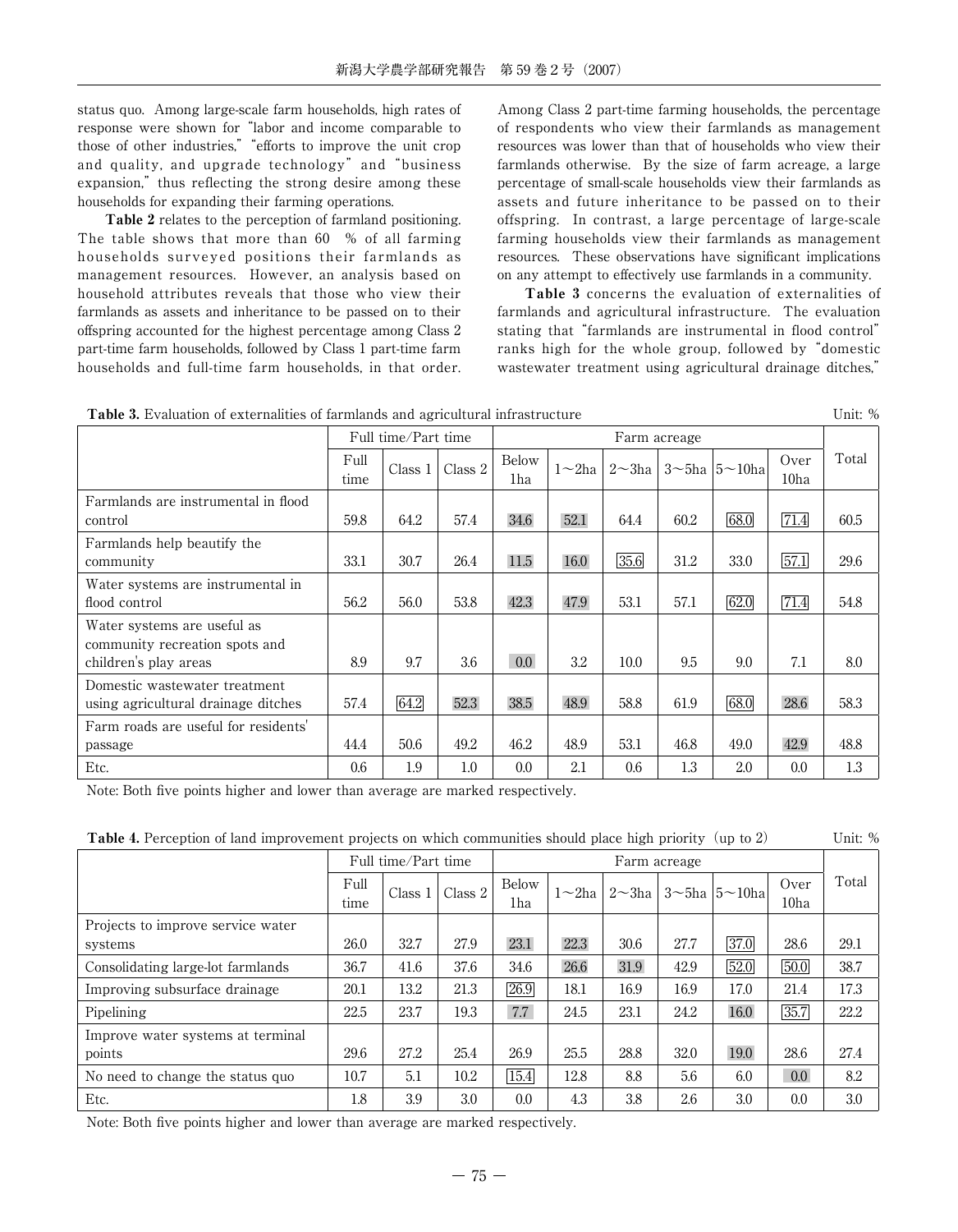"water systems are instrumental in flood control," and "farm roads are useful for residents' passage" in that order. In contrast, such evaluations as "farmlands help beautify the community" and "water systems are useful as community recreation spots and children's play areas" did not receive many votes, indicating low levels of interest in the nonagricultural functions of farmlands.

### Perception of land improvement projects

Table 4 summarizes the perception of land improvement projects on which communities should place high priority. The group as a whole has the greatest wish for "consolidating large-lot farmlands," followed by "projects to improve service water systems,""improve water systems at terminal points," and "pipelining" in that order. Few chose "no need to change the status quo," thus reflecting a certain demand for land improvement projects in the communities. However, the wish for "consolidating large-lot farmlands" is strong among large-scale farming households, but weak among small-scale ones. Moreover, the percentage of respondents that selected "no need to change the status quo" rises with a fall in the size of farm acreage.

Table 5 summarizes the perception of land improvement projects among respondents divided into two groups-the upper river area and the lower river area-based on the municipalities in which they live. (The upper river area was defined as including Tsubame-shi, Yoshida-cho, Bunsui-machi, Yahiko-mura, Iwamuro-mura, Nakanokuchi-mura, Katahigashimura, Ajikata-mura, with the lower river area defined as including Niigata-shi, Kurosaki-machi, Maki-machi, and Nishikawa-machi.) This summary suggests strong wishes for "projects to improve service water systems" and "improve water systems at terminal points" in the lower river area, thus revealing a prevalent desire for improving the use of recycled water.

## Analysis of the structure of perception about "Farm Management Goals"

Next, Quantification Type Ⅲ analysis was conducted to reveal the composition of the perception among farming households about the goals of farm management. Table 6 shows the results of this analysis. Along the first axis, the items with large negative scores are "expanded market share" and "business expansion." The items with large positive scores are "earning adequate income to live on" and "ensuring enough food for family consumption." This axis can thus be interpreted to explain the "purposes of farm management (wishes for expansion - wishes for maintaining the status quo). Along the second axis, the item with a large positive score is "earning adequate income to live on." The items with large negative scores are "enjoying a productive and fulfilling life" and "ensuring enough food for family consumption." This axis can be interpreted to explain the "philosophy of farm management (enjoying a fulfilling life making a living). These differences in perception about the goals of farm management are believed to affect the general

| <b>Table 5.</b> Perception of land improvement projects (Upper/Lower river area) |                                                 |                                         |                                     |            |                                                |                                        |      |  |  |  |  |
|----------------------------------------------------------------------------------|-------------------------------------------------|-----------------------------------------|-------------------------------------|------------|------------------------------------------------|----------------------------------------|------|--|--|--|--|
|                                                                                  | Projects to<br>improve service<br>water systems | Consolidating<br>large-lot<br>farmlands | Improving<br>subsurface<br>drainage | Pipelining | Improve water<br>systems at<br>terminal points | No need to<br>change the<br>status quo | Etc. |  |  |  |  |
| Upper river area                                                                 | 23.6                                            | 39.2                                    | 20.0                                | 23.0       | 23.8                                           | 9.9                                    | 2.5  |  |  |  |  |
| Lower river area                                                                 | 36.7                                            | 38.1                                    | 13.7                                | 21.1       | 32.2                                           | 5.9                                    | 3.7  |  |  |  |  |
| Total                                                                            | 29.1                                            | 38.7                                    | 17.3                                | 22.2       | 27.4                                           | 8.2                                    | 3.0  |  |  |  |  |

Note: Both five points higher and lower than average are marked respectively.

Table 6. Quantification Type Ⅲ analysis on "Perception of farm management goals"

|                                                                                            | 1 <sup>st</sup> axis | $2st$ axis |
|--------------------------------------------------------------------------------------------|----------------------|------------|
| Preserving and managing family assets and passing them on to the next generation           | 0.273                | $-0.503$   |
| Earning adequate income to live on                                                         | 1.388                | 2.216      |
| Earning income comparable to that earned for comparable labor expended in other industries | $-1.413$             | 0.333      |
| Pursuing profit                                                                            | $-1.437$             | 0.622      |
| Enjoying a productive and fulfilling life                                                  | 0.336                | $-1.267$   |
| Ensuring enough food for family consumption                                                | 1.189                | $-0.856$   |
| Efforts to improve the unit crop and quality, and upgrade technology                       | $-0.780$             | 0.272      |
| Creation of customers and demand                                                           | $-0.788$             | 0.366      |
| Business expansion                                                                         | $-1.621$             | 0.380      |
| Expanding market share                                                                     | $-1.863$             | 0.366      |
| Accumulated contribution ratio                                                             | 18.1%                | 32.6%      |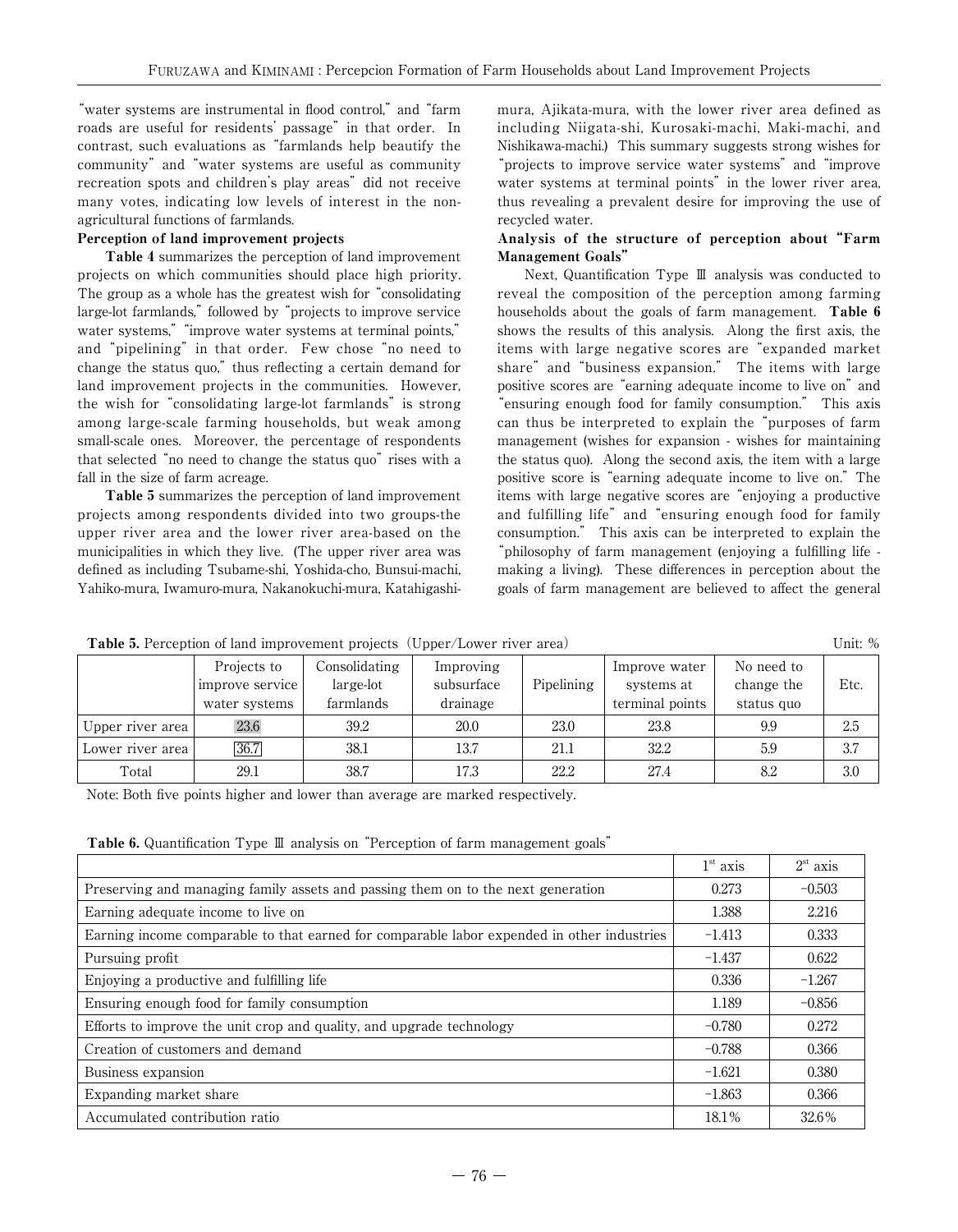perception about land improvement projects.

# Analysis of the structure of perception about "Evaluation of Farmlands and Agricultural Infrastructure"

Table 7 shows the results of Quantification Type III analysis of the perception about the "evaluation of farmlands and agricultural infrastructure." The results indicate that items with large positive scores along the first axis affirm such functions as "water systems as recreational and play areas" and "improvement of farmland landscape." The items with large negative scores negate such functions as "the use of farmlands in flood control" and "domestic wastewater treatment using agricultural drainage ditches." The axis can be interpreted to explain the "evaluation of externalities of farmlands and agricultural infrastructure (high - low)." Along the second axis, the items with large positive scores affirm such functions as "farm roads useful for residents' passage" and "domestic wastewater treatment using agricultural drainage ditches." Items with large negative scores affirm the functions of "water systems as recreational and play areas" and "improvement of farmland landscape." This axis can be interpreted to explain the "externality of the manifestation function (living infrastructure - regional environmental infrastructure)" that separates such functions as roads for living and domestic wastewater treatment from the recreational functions. Along the third axis, the item with a large positive score is the "property value of farmlands." The item with a large negative score is the "utility value of farmlands." This axis is interpreted to explain the "evaluation of the utility value of farmlands (high - low)."

The foregoing analysis reveals that the "evaluation of farmlands and agricultural infrastructure" can be interpreted along the three axes that consist of the "evaluation of externalities of farmlands and agricultural infrastructure (high - low)," the "externality of the manifestation function (living infrastructure - regional environmental infrastructure)" and the "utility value of farmlands."

## Structure of perception of farming households and land improvement projects

In order to reveal the factors that determine the wishes for individual land improvement projects, Quantification Type II analysis (discriminant analysis) was conducted. Wishes for a land improvement project are used as explained variables. For such explanatory variables, the attributes of individuals and those of farm management, the goals of farm management, and evaluation of farmlands and agricultural infrastructure are used. Table 8 shows the analytical results. Based on these results, such factors as "the upper or lower river area," "age brackets,""full-time or part-time farming,""farm acreage,""ensuring enough food for family consumption," and "expanded market share" had great influence on projects to improve service water systems. In projects to consolidate large-plot farmlands, "farm acreage," "creation of customers and demand,""business expansion," and "expanded market share" have strong influence. In the area of improving subsurface drainage, "age brackets,""full-time or part-time farming,""farm acreage,""labor and income comparable to other industries," and "ensuring enough food for family consumption" are found to exert strong influence. In the area of pipelining, "age brackets,""labor and income comparable to other industries," "efforts to improve the unit crop and quality," and "business expansion" heavily influence the results. In the area of improving water systems at terminal points, "the upper or lower river area,""full-time or part-time farming," "farm acreage," "efforts to improve the unit crop and quality, and upgrade technology," "creation of customers and demand,""expanded market share" and "value of farmlands" strongly affect the outcome. With the exception of pipelining, farm acreage has a strong influence on all results, revealing the highest impact exerted by individual and business attributes. However, the results are not continuous by attribute type, and the fact that other factors have influence can be seen.

|                                                  |                                                                                                                                                                               | 1 <sup>st</sup> axis     | 2 <sup>nd</sup><br>axis    | $3^{\rm rd}$<br>axis       |
|--------------------------------------------------|-------------------------------------------------------------------------------------------------------------------------------------------------------------------------------|--------------------------|----------------------------|----------------------------|
| Evaluation<br>of farmlands                       | Inheritance: TENURE VALUE<br>Management resources : UTILITY VALUE<br><b>Assets: PROPERTY VALUE</b>                                                                            | -1.143<br>0.388<br>0.058 | 0.307<br>0.298<br>$-2.904$ | 0.610<br>$-1.026$<br>5.843 |
|                                                  | Farmlands are instrumental in flood control: YES<br>Farmlands are instrumental in flood control: NO                                                                           | 0.781<br>$-1.222$        | $-0.301$<br>0.471          | $-0.357$<br>0.560          |
|                                                  | Farmlands help beautify the community: YES<br>Farmlands help beautify the community: NO                                                                                       | 1.846<br>$-0.783$        | $-1.623$<br>0.688          | 0.425<br>$-0.180$          |
| Evaluation<br>of<br>Agricultural<br>frastructure | Water systems are instrumental in flood control: YES<br>Water systems are instrumental in flood control: NO                                                                   | 0.900<br>$-1.131$        | 0.204<br>$-0.257$          | $-1.034$<br>1.300          |
|                                                  | Water systems are useful as community recreation spots and children's play areas: YES<br>Water systems are useful as community recreation spots and children's play areas: NO | 3.806<br>$-0.286$        | -4.284<br>0.322            | $-0.074$<br>0.006          |
|                                                  | Domestic wastewater treatment using agricultural drainage ditches: YES<br>Domestic wastewater treatment using agricultural drainage ditches: NO                               | 0.799<br>$-1.214$        | 1.175<br>-1.784            | 0.582<br>$-0.884$          |
|                                                  | Farm roads are useful for residents' passage: YES<br>Farm roads are useful for residents' passage: NO                                                                         | 1.102<br>$-1.016$        | 1.207<br>$-1.113$          | 0.971<br>$-0.896$          |
|                                                  | Accumulated contribution ratio                                                                                                                                                | 21.7%                    | 35.5%                      | 48.6%                      |

Table 7. Quantification Type Ⅲ analysis of the perception about the "evaluation of farmlands and agricultural infrastructure"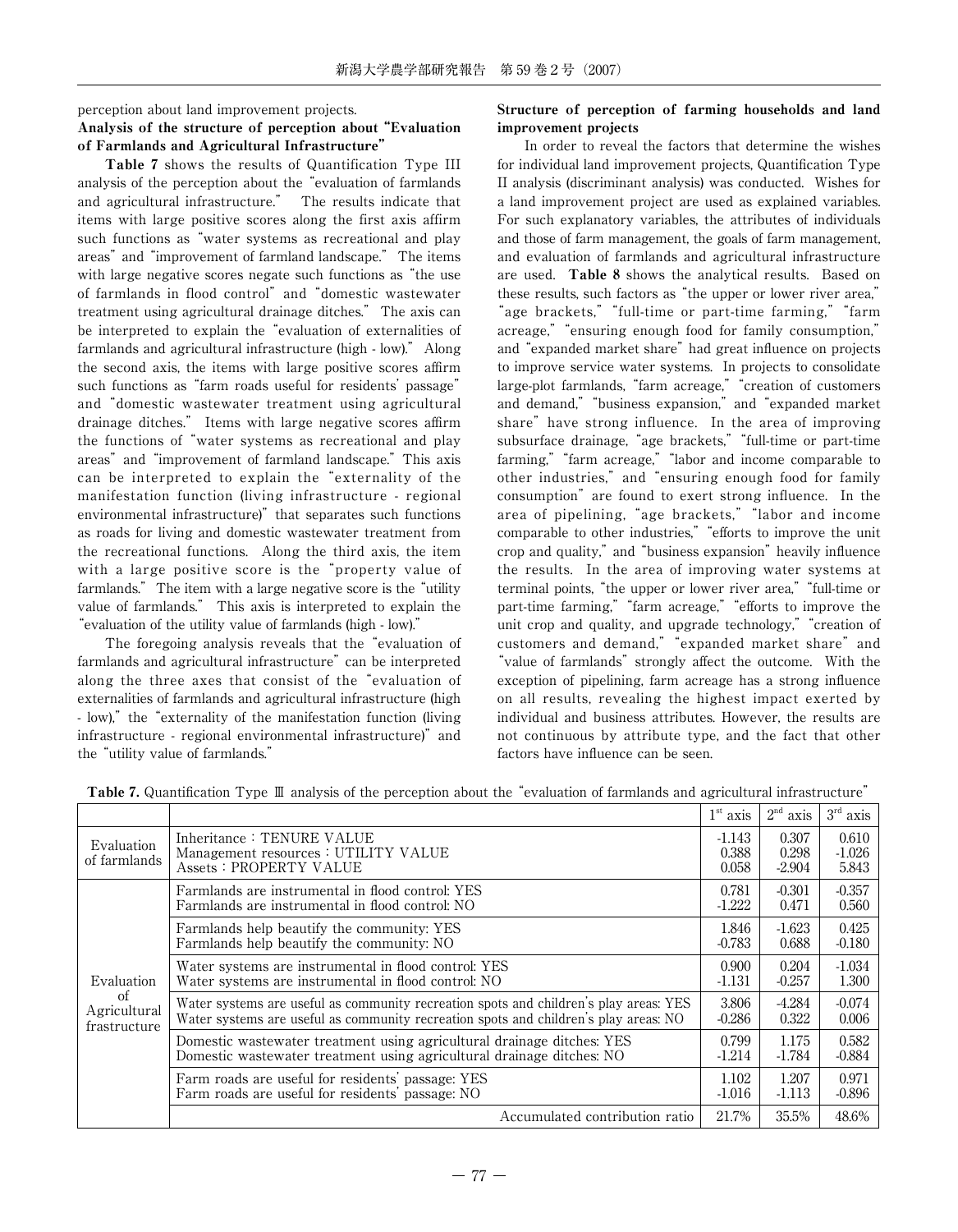|                | <b>I apie o.</b> Quantification Type in analysis on Terception of Land improvement Frojects |                 | Projects to |                 |           | Consolidating | Improving  |       |
|----------------|---------------------------------------------------------------------------------------------|-----------------|-------------|-----------------|-----------|---------------|------------|-------|
|                |                                                                                             |                 |             | improve service |           | large-lot     | subsurface |       |
|                |                                                                                             |                 |             | water systems   | farmlands |               | drainage   |       |
|                |                                                                                             |                 | Score       | Range           | Score     | Range         | Score      | Range |
|                |                                                                                             | Upper           | $-0.412$    | 1.023           | $-0.046$  | 0.115         | 0.200      | 0.498 |
|                | Upper/Lower River                                                                           | Lower           | 0.611       |                 | 0.068     |               | $-0.297$   |       |
|                |                                                                                             | 20-49           | $-0.593$    | 1.080           | 0.421     | 0.616         | $-0.374$   | 0.867 |
|                | Age                                                                                         | 50-59           | 0.003       |                 | $-0.088$  |               | $-0.105$   |       |
|                |                                                                                             | 60-             | 0.486       |                 | $-0.194$  |               | 0.493      |       |
| Attribute of   |                                                                                             | Full Time       | $-0.536$    | 0.803           | $-0.279$  | 0.500         | 0.375      | 0.762 |
| Individual and | Full/Part Time                                                                              | Class 1         | 0.135       |                 | 0.011     |               | $-0.386$   |       |
| Management     |                                                                                             | Class 2         | 0.268       |                 | 0.221     |               | 0.209      |       |
|                |                                                                                             | $-2ha$          | $-0.685$    | 1.199           | $-0.581$  | 1.309         | $-0.287$   | 0.701 |
|                |                                                                                             | $2-3ha$         | 0.121       |                 | $-0.412$  |               | 0.118      |       |
|                | Farm Acreage                                                                                | $3-5ha$         | $-0.005$    |                 | 0.186     |               | $-0.148$   |       |
|                |                                                                                             | 5ha-            | 0.513       |                 | 0.728     |               | 0.414      |       |
|                | Preserving and managing family                                                              |                 |             |                 |           |               |            |       |
|                | assets and passing them on to the                                                           | Yes             | $-0.100$    | 0.292           | 0.162     | 0.473         | 0.065      | 0.189 |
|                | next generation                                                                             | $\rm No$        | 0.191       |                 | $-0.310$  |               | 0.124      |       |
|                |                                                                                             | Yes             | $-0.183$    | 0.256           | 0.037     | 0.052         | 0.382      | 0.534 |
|                | Earning adequate income to live on                                                          | $\rm No$        | 0.073       |                 | $-0.015$  |               | $-0.152$   |       |
|                | Earning income comparable to that                                                           |                 |             |                 |           |               |            |       |
|                | earned for comparable labor                                                                 | Yes             | $-0.180$    | 0.227           | 0.544     | 0.686         | 0.573      | 0.724 |
|                | expended in other industries                                                                | No              | 0.047       |                 | $-0.143$  |               | $-0.150$   |       |
|                |                                                                                             | Yes             | 0.573       | 0.637           | 0.017     | 0.019         | $-0.201$   | 0.223 |
|                | Pursuing profit                                                                             | $\rm No$        | $-0.063$    |                 | $-0.002$  |               | 0.022      |       |
| Farm           | Enjoying a productive and fulfilling                                                        | Yes             | 0.287       | 0.402           | 0.268     | 0.376         | 0.055      | 0.078 |
| Management     | life                                                                                        | $\rm No$        | $-0.115$    |                 | $-0.108$  |               | $-0.022$   |       |
| Goals          | Ensuring enough food for family                                                             | Yes             | 0.604       | 0.841           | $-0.131$  | 0.183         | 0.827      | 1.151 |
|                |                                                                                             | $\rm No$        | $-0.236$    |                 | 0.051     |               | $-0.324$   |       |
|                | consumption<br>Efforts to improve the unit crop and                                         | Yes             | $-0.262$    | 0.357           | $-0.039$  | 0.053         | 0.380      | 0.516 |
|                | quality, and upgrade technology                                                             | $\rm No$        | 0.094       |                 | 0.014     |               | $-0.137$   |       |
|                |                                                                                             | Yes             | 0.398       | 0.442           | $-1.025$  | 1.138         | 0.302      | 0.336 |
|                | Creation of customers and demand                                                            | $\rm No$        | $-0.044$    |                 | 0.113     |               | $-0.033$   |       |
|                |                                                                                             | Yes             | 0.003       | 0.003           | 1.258     | 1.441         | $-0.596$   | 0.683 |
|                | Business expansion                                                                          | No              | $-0.000$    |                 | $-0.183$  |               | 0.087      |       |
|                |                                                                                             | Yes             | 1.221       | 1.275           | $-1.097$  | 1.145         | 0.228      | 0.238 |
|                | Expanding market share                                                                      | $\rm No$        | $-0.054$    |                 | 0.048     |               | $-0.010$   |       |
|                |                                                                                             | Utility         | 0.223       | 0.683           | $-0.103$  | 0.315         | $-0.122$   | 0.373 |
|                | Evaluation of the Value of Farmlands                                                        | Property/Tenure | $-0.459$    |                 | 0.212     |               | 0.251      |       |
|                | Farmlands are instrumental in flood                                                         | Yes             | $-0.026$    | 0.065           | 0.069     | 0.176         | $-0.122$   | 0.313 |
|                | control                                                                                     | $\rm No$        | 0.040       |                 | $-0.107$  |               | 0.191      |       |
|                | Farmlands help beautify the                                                                 | Yes             | $-0.077$    | 0.110           | 0.073     | 0.104         | $-0.065$   | 0.093 |
|                |                                                                                             | $\rm No$        | 0.033       |                 | $-0.031$  |               | 0.028      |       |
| Evaluation of  | community<br>Water systems are instrumental in                                              | Yes             | 0.116       | 0.262           | 0.139     | 0.313         | 0.173      | 0.390 |
| Farmlands and  | flood control                                                                               | $\rm No$        | $-0.146$    |                 | $-0.174$  |               | $-0.217$   |       |
| Agricultural   |                                                                                             |                 |             |                 |           |               |            |       |
| Infrastructure | Water systems are useful as                                                                 | Yes             | 0.215       | 0.231           | 0.154     | 0.165         | 0.137      | 0.147 |
|                | community recreation spots and                                                              | No              | $-0.016$    |                 | $-0.012$  |               | $-0.010$   |       |
|                | children's play areas                                                                       |                 |             |                 |           |               |            |       |
|                | Domestic wastewater treatment using Yes                                                     |                 | 0.122       | 0.308           | 0.051     | 0.130         | 0.172      | 0.434 |
|                | agricultural drainage ditches                                                               | No              | $-0.186$    |                 | $-0.078$  |               | $-0.261$   |       |
|                | Farm roads are useful for residents'                                                        | Yes             | 0.054       | 0.104           | $-0.053$  | 0.102         | 0.008      | 0.015 |
|                | passage                                                                                     | No              | $-0.050$    |                 | 0.049     |               | $-0.007$   |       |
|                | Discrimination Ratio                                                                        |                 |             | $65.8\,\%$      |           | 64.0%         |            | 65.4% |

# Table 8. Quantification Type II analysis on "Perception of Land Improvement Projects"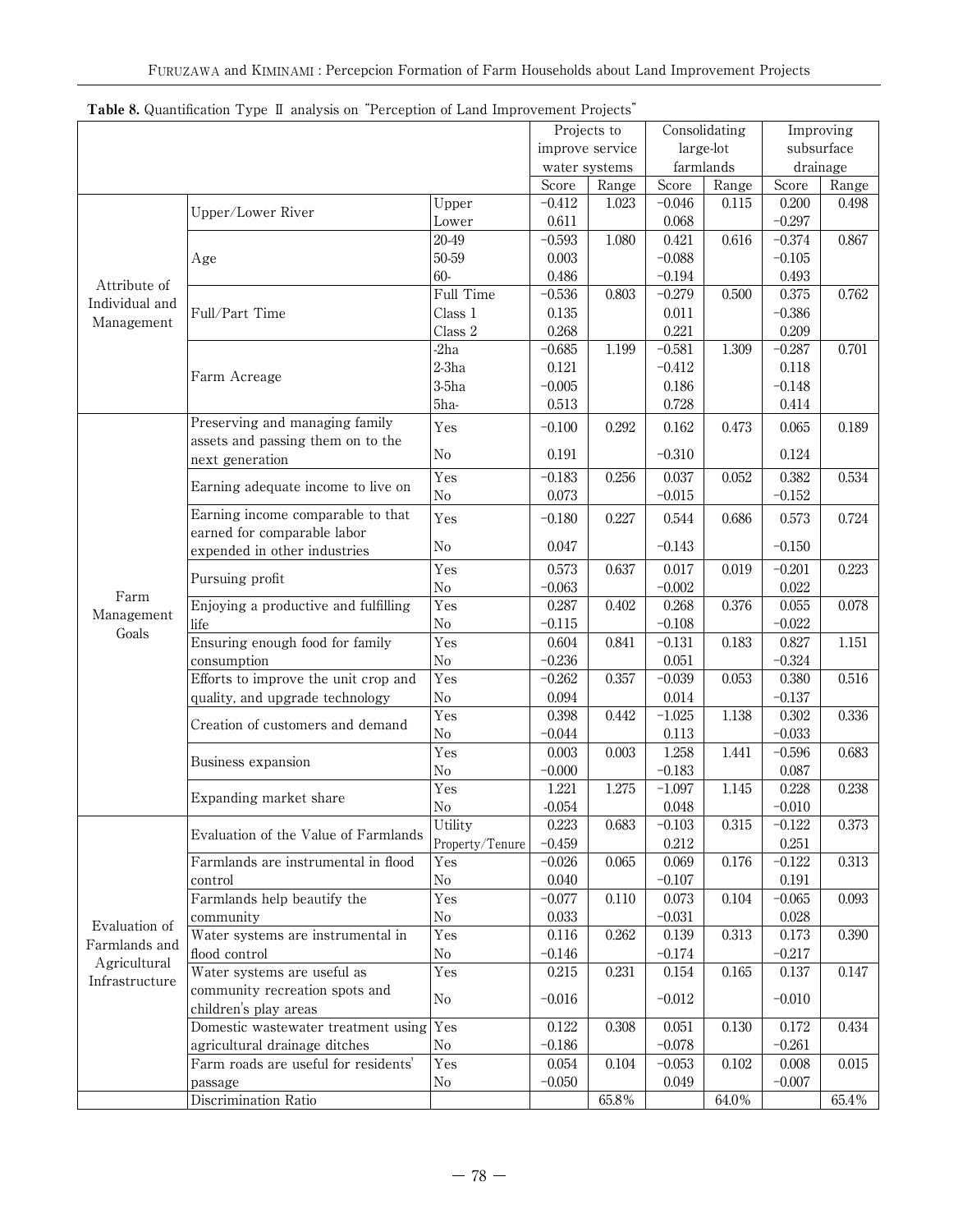| Pipelining<br>systems at<br>terminal points<br>Range<br>Score<br>Score<br>Range<br>0.205<br>0.510<br>$-0.304$<br>0.755<br>Upper<br>Upper/Lower River<br>$-0.304$<br>0.451<br>Lower<br>20-49<br>1.262<br>0.333<br>0.574<br>$-0.606$<br>50-59<br>$-0.088$<br>$-0.019$<br>Age<br>60-<br>$-0.242$<br>0.656<br>Attribute of<br>Full Time<br>0.039<br>1.039<br>0.176<br>0.514<br>Individual and<br>Class 1<br>Full/Part Time<br>0.060<br>0.068<br>Management<br>$-0.525$<br>Class 2<br>$-0.115$<br>$-2ha$<br>$-0.007$<br>1.161<br>0.556<br>$-0.091$<br>$2-3ha$<br>0.290<br>0.166<br>Farm Acreage<br>$3-5ha$<br>0.092<br>0.293<br>5ha-<br>$-0.390$<br>$-0.867$<br>Yes<br>0.426<br>Preserving and managing family assets and passing<br>0.175<br>0.510<br>$-0.147$<br>$-0.335$<br>0.280<br>them on to the next generation<br>N <sub>0</sub><br>Yes<br>0.207<br>$-0.431$<br>0.603<br>0.148<br>Earning adequate income to live on<br>No<br>0.172<br>$-0.059$<br>$-0.866$<br>1.093<br>Earning income comparable to that earned for<br>Yes<br>0.373<br>0.470<br>0.227<br>$\rm No$<br>$-0.098$<br>comparable labor expended in other industries<br>Yes<br>$-0.231$<br>0.256<br>0.137<br>0.152<br>Pursuing profit<br>$\rm No$<br>0.025<br>$-0.015$<br>Yes<br>0.573<br>$-0.039$<br>0.055<br>$-0.409$<br>Farm<br>Enjoying a productive and fulfilling life<br>$\rm No$<br>0.164<br>0.016<br>Management<br>Yes<br>0.142<br>0.198<br>0.419<br>0.301<br>Goals<br>Ensuring enough food for family consumption<br>N <sub>o</sub><br>$-0.056$<br>$-0.118$<br>Efforts to improve the unit crop and quality, and<br>Yes<br>0.573<br>0.780<br>0.595<br>0.809<br>$-0.206$<br>upgrade technology<br>No<br>$-0.214$<br>0.283<br>0.314<br>0.721<br>Yes<br>0.649<br>Creation of customers and demand<br>$\rm No$<br>$-0.031$<br>$-0.072$<br>Yes<br>$-0.390$<br>$-0.795$<br>0.911<br>0.447<br>Business expansion<br>No<br>0.116<br>0.057<br>Yes<br>$-0.527$<br>$-0.983$<br>1.026<br>0.550<br>Expanding market share<br>0.023<br>No<br>0.043<br>Utility<br>0.156<br>$-0.259$<br>0.790<br>0.477<br>Evaluation of the Value of Farmlands<br>$-0.321$<br>Property/Tenure<br>0.532<br>0.200<br>0.514<br>0.629<br>Yes<br>0.245<br>Farmlands are instrumental in flood control<br>$-0.314$<br>$-0.384$<br>No<br>$-0.221$<br>0.314<br>Yes<br>0.273<br>0.389<br>Farmlands help beautify the community<br>Evaluation of<br>$-0.116$<br>No<br>0.094<br>Farmlands and<br>Yes<br>$-0.085$<br>0.193<br>0.119<br>0.269<br>Water systems are instrumental in flood control<br>Agricultural<br>$\rm No$<br>0.107<br>$-0.150$<br>Yes<br>Water systems are useful as community recreation spots<br>0.026<br>0.028<br>0.026<br>0.028<br>Infrastructure<br>and children's play areas<br>No<br>$-0.002$<br>$-0.002$<br>Domestic wastewater treatment using agricultural<br>Yes<br>0.002<br>0.006<br>0.030<br>0.075<br>$-0.004$<br>drainage ditches<br>N <sub>0</sub><br>$-0.045$<br>Yes<br>$-0.186$<br>0.357<br>0.240<br>$-0.125$<br>Farm roads are useful for residents' passage<br>0.171<br>No<br>0.115 |  |                      |  | Improve water |  |       |
|------------------------------------------------------------------------------------------------------------------------------------------------------------------------------------------------------------------------------------------------------------------------------------------------------------------------------------------------------------------------------------------------------------------------------------------------------------------------------------------------------------------------------------------------------------------------------------------------------------------------------------------------------------------------------------------------------------------------------------------------------------------------------------------------------------------------------------------------------------------------------------------------------------------------------------------------------------------------------------------------------------------------------------------------------------------------------------------------------------------------------------------------------------------------------------------------------------------------------------------------------------------------------------------------------------------------------------------------------------------------------------------------------------------------------------------------------------------------------------------------------------------------------------------------------------------------------------------------------------------------------------------------------------------------------------------------------------------------------------------------------------------------------------------------------------------------------------------------------------------------------------------------------------------------------------------------------------------------------------------------------------------------------------------------------------------------------------------------------------------------------------------------------------------------------------------------------------------------------------------------------------------------------------------------------------------------------------------------------------------------------------------------------------------------------------------------------------------------------------------------------------------------------------------------------------------------------------------------------------------------------------------------------------------------------------------------------------------------------------------------------------------------------------------------------------------------------------------------------------------------------------------------------------------------------------------------------------------------------------------------------------------------------------------------------|--|----------------------|--|---------------|--|-------|
|                                                                                                                                                                                                                                                                                                                                                                                                                                                                                                                                                                                                                                                                                                                                                                                                                                                                                                                                                                                                                                                                                                                                                                                                                                                                                                                                                                                                                                                                                                                                                                                                                                                                                                                                                                                                                                                                                                                                                                                                                                                                                                                                                                                                                                                                                                                                                                                                                                                                                                                                                                                                                                                                                                                                                                                                                                                                                                                                                                                                                                                      |  |                      |  |               |  |       |
|                                                                                                                                                                                                                                                                                                                                                                                                                                                                                                                                                                                                                                                                                                                                                                                                                                                                                                                                                                                                                                                                                                                                                                                                                                                                                                                                                                                                                                                                                                                                                                                                                                                                                                                                                                                                                                                                                                                                                                                                                                                                                                                                                                                                                                                                                                                                                                                                                                                                                                                                                                                                                                                                                                                                                                                                                                                                                                                                                                                                                                                      |  |                      |  |               |  |       |
|                                                                                                                                                                                                                                                                                                                                                                                                                                                                                                                                                                                                                                                                                                                                                                                                                                                                                                                                                                                                                                                                                                                                                                                                                                                                                                                                                                                                                                                                                                                                                                                                                                                                                                                                                                                                                                                                                                                                                                                                                                                                                                                                                                                                                                                                                                                                                                                                                                                                                                                                                                                                                                                                                                                                                                                                                                                                                                                                                                                                                                                      |  |                      |  |               |  |       |
|                                                                                                                                                                                                                                                                                                                                                                                                                                                                                                                                                                                                                                                                                                                                                                                                                                                                                                                                                                                                                                                                                                                                                                                                                                                                                                                                                                                                                                                                                                                                                                                                                                                                                                                                                                                                                                                                                                                                                                                                                                                                                                                                                                                                                                                                                                                                                                                                                                                                                                                                                                                                                                                                                                                                                                                                                                                                                                                                                                                                                                                      |  |                      |  |               |  |       |
|                                                                                                                                                                                                                                                                                                                                                                                                                                                                                                                                                                                                                                                                                                                                                                                                                                                                                                                                                                                                                                                                                                                                                                                                                                                                                                                                                                                                                                                                                                                                                                                                                                                                                                                                                                                                                                                                                                                                                                                                                                                                                                                                                                                                                                                                                                                                                                                                                                                                                                                                                                                                                                                                                                                                                                                                                                                                                                                                                                                                                                                      |  |                      |  |               |  |       |
|                                                                                                                                                                                                                                                                                                                                                                                                                                                                                                                                                                                                                                                                                                                                                                                                                                                                                                                                                                                                                                                                                                                                                                                                                                                                                                                                                                                                                                                                                                                                                                                                                                                                                                                                                                                                                                                                                                                                                                                                                                                                                                                                                                                                                                                                                                                                                                                                                                                                                                                                                                                                                                                                                                                                                                                                                                                                                                                                                                                                                                                      |  |                      |  |               |  |       |
|                                                                                                                                                                                                                                                                                                                                                                                                                                                                                                                                                                                                                                                                                                                                                                                                                                                                                                                                                                                                                                                                                                                                                                                                                                                                                                                                                                                                                                                                                                                                                                                                                                                                                                                                                                                                                                                                                                                                                                                                                                                                                                                                                                                                                                                                                                                                                                                                                                                                                                                                                                                                                                                                                                                                                                                                                                                                                                                                                                                                                                                      |  |                      |  |               |  |       |
|                                                                                                                                                                                                                                                                                                                                                                                                                                                                                                                                                                                                                                                                                                                                                                                                                                                                                                                                                                                                                                                                                                                                                                                                                                                                                                                                                                                                                                                                                                                                                                                                                                                                                                                                                                                                                                                                                                                                                                                                                                                                                                                                                                                                                                                                                                                                                                                                                                                                                                                                                                                                                                                                                                                                                                                                                                                                                                                                                                                                                                                      |  |                      |  |               |  |       |
|                                                                                                                                                                                                                                                                                                                                                                                                                                                                                                                                                                                                                                                                                                                                                                                                                                                                                                                                                                                                                                                                                                                                                                                                                                                                                                                                                                                                                                                                                                                                                                                                                                                                                                                                                                                                                                                                                                                                                                                                                                                                                                                                                                                                                                                                                                                                                                                                                                                                                                                                                                                                                                                                                                                                                                                                                                                                                                                                                                                                                                                      |  |                      |  |               |  |       |
|                                                                                                                                                                                                                                                                                                                                                                                                                                                                                                                                                                                                                                                                                                                                                                                                                                                                                                                                                                                                                                                                                                                                                                                                                                                                                                                                                                                                                                                                                                                                                                                                                                                                                                                                                                                                                                                                                                                                                                                                                                                                                                                                                                                                                                                                                                                                                                                                                                                                                                                                                                                                                                                                                                                                                                                                                                                                                                                                                                                                                                                      |  |                      |  |               |  |       |
|                                                                                                                                                                                                                                                                                                                                                                                                                                                                                                                                                                                                                                                                                                                                                                                                                                                                                                                                                                                                                                                                                                                                                                                                                                                                                                                                                                                                                                                                                                                                                                                                                                                                                                                                                                                                                                                                                                                                                                                                                                                                                                                                                                                                                                                                                                                                                                                                                                                                                                                                                                                                                                                                                                                                                                                                                                                                                                                                                                                                                                                      |  |                      |  |               |  |       |
|                                                                                                                                                                                                                                                                                                                                                                                                                                                                                                                                                                                                                                                                                                                                                                                                                                                                                                                                                                                                                                                                                                                                                                                                                                                                                                                                                                                                                                                                                                                                                                                                                                                                                                                                                                                                                                                                                                                                                                                                                                                                                                                                                                                                                                                                                                                                                                                                                                                                                                                                                                                                                                                                                                                                                                                                                                                                                                                                                                                                                                                      |  |                      |  |               |  |       |
|                                                                                                                                                                                                                                                                                                                                                                                                                                                                                                                                                                                                                                                                                                                                                                                                                                                                                                                                                                                                                                                                                                                                                                                                                                                                                                                                                                                                                                                                                                                                                                                                                                                                                                                                                                                                                                                                                                                                                                                                                                                                                                                                                                                                                                                                                                                                                                                                                                                                                                                                                                                                                                                                                                                                                                                                                                                                                                                                                                                                                                                      |  |                      |  |               |  |       |
|                                                                                                                                                                                                                                                                                                                                                                                                                                                                                                                                                                                                                                                                                                                                                                                                                                                                                                                                                                                                                                                                                                                                                                                                                                                                                                                                                                                                                                                                                                                                                                                                                                                                                                                                                                                                                                                                                                                                                                                                                                                                                                                                                                                                                                                                                                                                                                                                                                                                                                                                                                                                                                                                                                                                                                                                                                                                                                                                                                                                                                                      |  |                      |  |               |  |       |
|                                                                                                                                                                                                                                                                                                                                                                                                                                                                                                                                                                                                                                                                                                                                                                                                                                                                                                                                                                                                                                                                                                                                                                                                                                                                                                                                                                                                                                                                                                                                                                                                                                                                                                                                                                                                                                                                                                                                                                                                                                                                                                                                                                                                                                                                                                                                                                                                                                                                                                                                                                                                                                                                                                                                                                                                                                                                                                                                                                                                                                                      |  |                      |  |               |  |       |
|                                                                                                                                                                                                                                                                                                                                                                                                                                                                                                                                                                                                                                                                                                                                                                                                                                                                                                                                                                                                                                                                                                                                                                                                                                                                                                                                                                                                                                                                                                                                                                                                                                                                                                                                                                                                                                                                                                                                                                                                                                                                                                                                                                                                                                                                                                                                                                                                                                                                                                                                                                                                                                                                                                                                                                                                                                                                                                                                                                                                                                                      |  |                      |  |               |  |       |
|                                                                                                                                                                                                                                                                                                                                                                                                                                                                                                                                                                                                                                                                                                                                                                                                                                                                                                                                                                                                                                                                                                                                                                                                                                                                                                                                                                                                                                                                                                                                                                                                                                                                                                                                                                                                                                                                                                                                                                                                                                                                                                                                                                                                                                                                                                                                                                                                                                                                                                                                                                                                                                                                                                                                                                                                                                                                                                                                                                                                                                                      |  |                      |  |               |  |       |
|                                                                                                                                                                                                                                                                                                                                                                                                                                                                                                                                                                                                                                                                                                                                                                                                                                                                                                                                                                                                                                                                                                                                                                                                                                                                                                                                                                                                                                                                                                                                                                                                                                                                                                                                                                                                                                                                                                                                                                                                                                                                                                                                                                                                                                                                                                                                                                                                                                                                                                                                                                                                                                                                                                                                                                                                                                                                                                                                                                                                                                                      |  |                      |  |               |  |       |
|                                                                                                                                                                                                                                                                                                                                                                                                                                                                                                                                                                                                                                                                                                                                                                                                                                                                                                                                                                                                                                                                                                                                                                                                                                                                                                                                                                                                                                                                                                                                                                                                                                                                                                                                                                                                                                                                                                                                                                                                                                                                                                                                                                                                                                                                                                                                                                                                                                                                                                                                                                                                                                                                                                                                                                                                                                                                                                                                                                                                                                                      |  |                      |  |               |  |       |
|                                                                                                                                                                                                                                                                                                                                                                                                                                                                                                                                                                                                                                                                                                                                                                                                                                                                                                                                                                                                                                                                                                                                                                                                                                                                                                                                                                                                                                                                                                                                                                                                                                                                                                                                                                                                                                                                                                                                                                                                                                                                                                                                                                                                                                                                                                                                                                                                                                                                                                                                                                                                                                                                                                                                                                                                                                                                                                                                                                                                                                                      |  |                      |  |               |  |       |
|                                                                                                                                                                                                                                                                                                                                                                                                                                                                                                                                                                                                                                                                                                                                                                                                                                                                                                                                                                                                                                                                                                                                                                                                                                                                                                                                                                                                                                                                                                                                                                                                                                                                                                                                                                                                                                                                                                                                                                                                                                                                                                                                                                                                                                                                                                                                                                                                                                                                                                                                                                                                                                                                                                                                                                                                                                                                                                                                                                                                                                                      |  |                      |  |               |  |       |
|                                                                                                                                                                                                                                                                                                                                                                                                                                                                                                                                                                                                                                                                                                                                                                                                                                                                                                                                                                                                                                                                                                                                                                                                                                                                                                                                                                                                                                                                                                                                                                                                                                                                                                                                                                                                                                                                                                                                                                                                                                                                                                                                                                                                                                                                                                                                                                                                                                                                                                                                                                                                                                                                                                                                                                                                                                                                                                                                                                                                                                                      |  |                      |  |               |  |       |
|                                                                                                                                                                                                                                                                                                                                                                                                                                                                                                                                                                                                                                                                                                                                                                                                                                                                                                                                                                                                                                                                                                                                                                                                                                                                                                                                                                                                                                                                                                                                                                                                                                                                                                                                                                                                                                                                                                                                                                                                                                                                                                                                                                                                                                                                                                                                                                                                                                                                                                                                                                                                                                                                                                                                                                                                                                                                                                                                                                                                                                                      |  |                      |  |               |  |       |
|                                                                                                                                                                                                                                                                                                                                                                                                                                                                                                                                                                                                                                                                                                                                                                                                                                                                                                                                                                                                                                                                                                                                                                                                                                                                                                                                                                                                                                                                                                                                                                                                                                                                                                                                                                                                                                                                                                                                                                                                                                                                                                                                                                                                                                                                                                                                                                                                                                                                                                                                                                                                                                                                                                                                                                                                                                                                                                                                                                                                                                                      |  |                      |  |               |  |       |
|                                                                                                                                                                                                                                                                                                                                                                                                                                                                                                                                                                                                                                                                                                                                                                                                                                                                                                                                                                                                                                                                                                                                                                                                                                                                                                                                                                                                                                                                                                                                                                                                                                                                                                                                                                                                                                                                                                                                                                                                                                                                                                                                                                                                                                                                                                                                                                                                                                                                                                                                                                                                                                                                                                                                                                                                                                                                                                                                                                                                                                                      |  |                      |  |               |  |       |
|                                                                                                                                                                                                                                                                                                                                                                                                                                                                                                                                                                                                                                                                                                                                                                                                                                                                                                                                                                                                                                                                                                                                                                                                                                                                                                                                                                                                                                                                                                                                                                                                                                                                                                                                                                                                                                                                                                                                                                                                                                                                                                                                                                                                                                                                                                                                                                                                                                                                                                                                                                                                                                                                                                                                                                                                                                                                                                                                                                                                                                                      |  |                      |  |               |  |       |
|                                                                                                                                                                                                                                                                                                                                                                                                                                                                                                                                                                                                                                                                                                                                                                                                                                                                                                                                                                                                                                                                                                                                                                                                                                                                                                                                                                                                                                                                                                                                                                                                                                                                                                                                                                                                                                                                                                                                                                                                                                                                                                                                                                                                                                                                                                                                                                                                                                                                                                                                                                                                                                                                                                                                                                                                                                                                                                                                                                                                                                                      |  |                      |  |               |  |       |
|                                                                                                                                                                                                                                                                                                                                                                                                                                                                                                                                                                                                                                                                                                                                                                                                                                                                                                                                                                                                                                                                                                                                                                                                                                                                                                                                                                                                                                                                                                                                                                                                                                                                                                                                                                                                                                                                                                                                                                                                                                                                                                                                                                                                                                                                                                                                                                                                                                                                                                                                                                                                                                                                                                                                                                                                                                                                                                                                                                                                                                                      |  |                      |  |               |  |       |
|                                                                                                                                                                                                                                                                                                                                                                                                                                                                                                                                                                                                                                                                                                                                                                                                                                                                                                                                                                                                                                                                                                                                                                                                                                                                                                                                                                                                                                                                                                                                                                                                                                                                                                                                                                                                                                                                                                                                                                                                                                                                                                                                                                                                                                                                                                                                                                                                                                                                                                                                                                                                                                                                                                                                                                                                                                                                                                                                                                                                                                                      |  |                      |  |               |  |       |
|                                                                                                                                                                                                                                                                                                                                                                                                                                                                                                                                                                                                                                                                                                                                                                                                                                                                                                                                                                                                                                                                                                                                                                                                                                                                                                                                                                                                                                                                                                                                                                                                                                                                                                                                                                                                                                                                                                                                                                                                                                                                                                                                                                                                                                                                                                                                                                                                                                                                                                                                                                                                                                                                                                                                                                                                                                                                                                                                                                                                                                                      |  |                      |  |               |  |       |
|                                                                                                                                                                                                                                                                                                                                                                                                                                                                                                                                                                                                                                                                                                                                                                                                                                                                                                                                                                                                                                                                                                                                                                                                                                                                                                                                                                                                                                                                                                                                                                                                                                                                                                                                                                                                                                                                                                                                                                                                                                                                                                                                                                                                                                                                                                                                                                                                                                                                                                                                                                                                                                                                                                                                                                                                                                                                                                                                                                                                                                                      |  |                      |  |               |  |       |
|                                                                                                                                                                                                                                                                                                                                                                                                                                                                                                                                                                                                                                                                                                                                                                                                                                                                                                                                                                                                                                                                                                                                                                                                                                                                                                                                                                                                                                                                                                                                                                                                                                                                                                                                                                                                                                                                                                                                                                                                                                                                                                                                                                                                                                                                                                                                                                                                                                                                                                                                                                                                                                                                                                                                                                                                                                                                                                                                                                                                                                                      |  |                      |  |               |  |       |
|                                                                                                                                                                                                                                                                                                                                                                                                                                                                                                                                                                                                                                                                                                                                                                                                                                                                                                                                                                                                                                                                                                                                                                                                                                                                                                                                                                                                                                                                                                                                                                                                                                                                                                                                                                                                                                                                                                                                                                                                                                                                                                                                                                                                                                                                                                                                                                                                                                                                                                                                                                                                                                                                                                                                                                                                                                                                                                                                                                                                                                                      |  |                      |  |               |  |       |
|                                                                                                                                                                                                                                                                                                                                                                                                                                                                                                                                                                                                                                                                                                                                                                                                                                                                                                                                                                                                                                                                                                                                                                                                                                                                                                                                                                                                                                                                                                                                                                                                                                                                                                                                                                                                                                                                                                                                                                                                                                                                                                                                                                                                                                                                                                                                                                                                                                                                                                                                                                                                                                                                                                                                                                                                                                                                                                                                                                                                                                                      |  |                      |  |               |  |       |
|                                                                                                                                                                                                                                                                                                                                                                                                                                                                                                                                                                                                                                                                                                                                                                                                                                                                                                                                                                                                                                                                                                                                                                                                                                                                                                                                                                                                                                                                                                                                                                                                                                                                                                                                                                                                                                                                                                                                                                                                                                                                                                                                                                                                                                                                                                                                                                                                                                                                                                                                                                                                                                                                                                                                                                                                                                                                                                                                                                                                                                                      |  |                      |  |               |  |       |
|                                                                                                                                                                                                                                                                                                                                                                                                                                                                                                                                                                                                                                                                                                                                                                                                                                                                                                                                                                                                                                                                                                                                                                                                                                                                                                                                                                                                                                                                                                                                                                                                                                                                                                                                                                                                                                                                                                                                                                                                                                                                                                                                                                                                                                                                                                                                                                                                                                                                                                                                                                                                                                                                                                                                                                                                                                                                                                                                                                                                                                                      |  |                      |  |               |  |       |
|                                                                                                                                                                                                                                                                                                                                                                                                                                                                                                                                                                                                                                                                                                                                                                                                                                                                                                                                                                                                                                                                                                                                                                                                                                                                                                                                                                                                                                                                                                                                                                                                                                                                                                                                                                                                                                                                                                                                                                                                                                                                                                                                                                                                                                                                                                                                                                                                                                                                                                                                                                                                                                                                                                                                                                                                                                                                                                                                                                                                                                                      |  |                      |  |               |  |       |
|                                                                                                                                                                                                                                                                                                                                                                                                                                                                                                                                                                                                                                                                                                                                                                                                                                                                                                                                                                                                                                                                                                                                                                                                                                                                                                                                                                                                                                                                                                                                                                                                                                                                                                                                                                                                                                                                                                                                                                                                                                                                                                                                                                                                                                                                                                                                                                                                                                                                                                                                                                                                                                                                                                                                                                                                                                                                                                                                                                                                                                                      |  |                      |  |               |  |       |
|                                                                                                                                                                                                                                                                                                                                                                                                                                                                                                                                                                                                                                                                                                                                                                                                                                                                                                                                                                                                                                                                                                                                                                                                                                                                                                                                                                                                                                                                                                                                                                                                                                                                                                                                                                                                                                                                                                                                                                                                                                                                                                                                                                                                                                                                                                                                                                                                                                                                                                                                                                                                                                                                                                                                                                                                                                                                                                                                                                                                                                                      |  |                      |  |               |  |       |
|                                                                                                                                                                                                                                                                                                                                                                                                                                                                                                                                                                                                                                                                                                                                                                                                                                                                                                                                                                                                                                                                                                                                                                                                                                                                                                                                                                                                                                                                                                                                                                                                                                                                                                                                                                                                                                                                                                                                                                                                                                                                                                                                                                                                                                                                                                                                                                                                                                                                                                                                                                                                                                                                                                                                                                                                                                                                                                                                                                                                                                                      |  |                      |  |               |  |       |
|                                                                                                                                                                                                                                                                                                                                                                                                                                                                                                                                                                                                                                                                                                                                                                                                                                                                                                                                                                                                                                                                                                                                                                                                                                                                                                                                                                                                                                                                                                                                                                                                                                                                                                                                                                                                                                                                                                                                                                                                                                                                                                                                                                                                                                                                                                                                                                                                                                                                                                                                                                                                                                                                                                                                                                                                                                                                                                                                                                                                                                                      |  |                      |  |               |  |       |
|                                                                                                                                                                                                                                                                                                                                                                                                                                                                                                                                                                                                                                                                                                                                                                                                                                                                                                                                                                                                                                                                                                                                                                                                                                                                                                                                                                                                                                                                                                                                                                                                                                                                                                                                                                                                                                                                                                                                                                                                                                                                                                                                                                                                                                                                                                                                                                                                                                                                                                                                                                                                                                                                                                                                                                                                                                                                                                                                                                                                                                                      |  |                      |  |               |  |       |
|                                                                                                                                                                                                                                                                                                                                                                                                                                                                                                                                                                                                                                                                                                                                                                                                                                                                                                                                                                                                                                                                                                                                                                                                                                                                                                                                                                                                                                                                                                                                                                                                                                                                                                                                                                                                                                                                                                                                                                                                                                                                                                                                                                                                                                                                                                                                                                                                                                                                                                                                                                                                                                                                                                                                                                                                                                                                                                                                                                                                                                                      |  |                      |  |               |  |       |
|                                                                                                                                                                                                                                                                                                                                                                                                                                                                                                                                                                                                                                                                                                                                                                                                                                                                                                                                                                                                                                                                                                                                                                                                                                                                                                                                                                                                                                                                                                                                                                                                                                                                                                                                                                                                                                                                                                                                                                                                                                                                                                                                                                                                                                                                                                                                                                                                                                                                                                                                                                                                                                                                                                                                                                                                                                                                                                                                                                                                                                                      |  |                      |  |               |  |       |
|                                                                                                                                                                                                                                                                                                                                                                                                                                                                                                                                                                                                                                                                                                                                                                                                                                                                                                                                                                                                                                                                                                                                                                                                                                                                                                                                                                                                                                                                                                                                                                                                                                                                                                                                                                                                                                                                                                                                                                                                                                                                                                                                                                                                                                                                                                                                                                                                                                                                                                                                                                                                                                                                                                                                                                                                                                                                                                                                                                                                                                                      |  |                      |  |               |  |       |
|                                                                                                                                                                                                                                                                                                                                                                                                                                                                                                                                                                                                                                                                                                                                                                                                                                                                                                                                                                                                                                                                                                                                                                                                                                                                                                                                                                                                                                                                                                                                                                                                                                                                                                                                                                                                                                                                                                                                                                                                                                                                                                                                                                                                                                                                                                                                                                                                                                                                                                                                                                                                                                                                                                                                                                                                                                                                                                                                                                                                                                                      |  |                      |  |               |  |       |
|                                                                                                                                                                                                                                                                                                                                                                                                                                                                                                                                                                                                                                                                                                                                                                                                                                                                                                                                                                                                                                                                                                                                                                                                                                                                                                                                                                                                                                                                                                                                                                                                                                                                                                                                                                                                                                                                                                                                                                                                                                                                                                                                                                                                                                                                                                                                                                                                                                                                                                                                                                                                                                                                                                                                                                                                                                                                                                                                                                                                                                                      |  |                      |  |               |  |       |
|                                                                                                                                                                                                                                                                                                                                                                                                                                                                                                                                                                                                                                                                                                                                                                                                                                                                                                                                                                                                                                                                                                                                                                                                                                                                                                                                                                                                                                                                                                                                                                                                                                                                                                                                                                                                                                                                                                                                                                                                                                                                                                                                                                                                                                                                                                                                                                                                                                                                                                                                                                                                                                                                                                                                                                                                                                                                                                                                                                                                                                                      |  |                      |  |               |  |       |
|                                                                                                                                                                                                                                                                                                                                                                                                                                                                                                                                                                                                                                                                                                                                                                                                                                                                                                                                                                                                                                                                                                                                                                                                                                                                                                                                                                                                                                                                                                                                                                                                                                                                                                                                                                                                                                                                                                                                                                                                                                                                                                                                                                                                                                                                                                                                                                                                                                                                                                                                                                                                                                                                                                                                                                                                                                                                                                                                                                                                                                                      |  |                      |  |               |  |       |
|                                                                                                                                                                                                                                                                                                                                                                                                                                                                                                                                                                                                                                                                                                                                                                                                                                                                                                                                                                                                                                                                                                                                                                                                                                                                                                                                                                                                                                                                                                                                                                                                                                                                                                                                                                                                                                                                                                                                                                                                                                                                                                                                                                                                                                                                                                                                                                                                                                                                                                                                                                                                                                                                                                                                                                                                                                                                                                                                                                                                                                                      |  |                      |  |               |  |       |
|                                                                                                                                                                                                                                                                                                                                                                                                                                                                                                                                                                                                                                                                                                                                                                                                                                                                                                                                                                                                                                                                                                                                                                                                                                                                                                                                                                                                                                                                                                                                                                                                                                                                                                                                                                                                                                                                                                                                                                                                                                                                                                                                                                                                                                                                                                                                                                                                                                                                                                                                                                                                                                                                                                                                                                                                                                                                                                                                                                                                                                                      |  | Discrimination Ratio |  | 59.9%         |  | 59.7% |

# Table 8. Quantification Type II analysis on "Perception of Land Improvement Projects" (continued)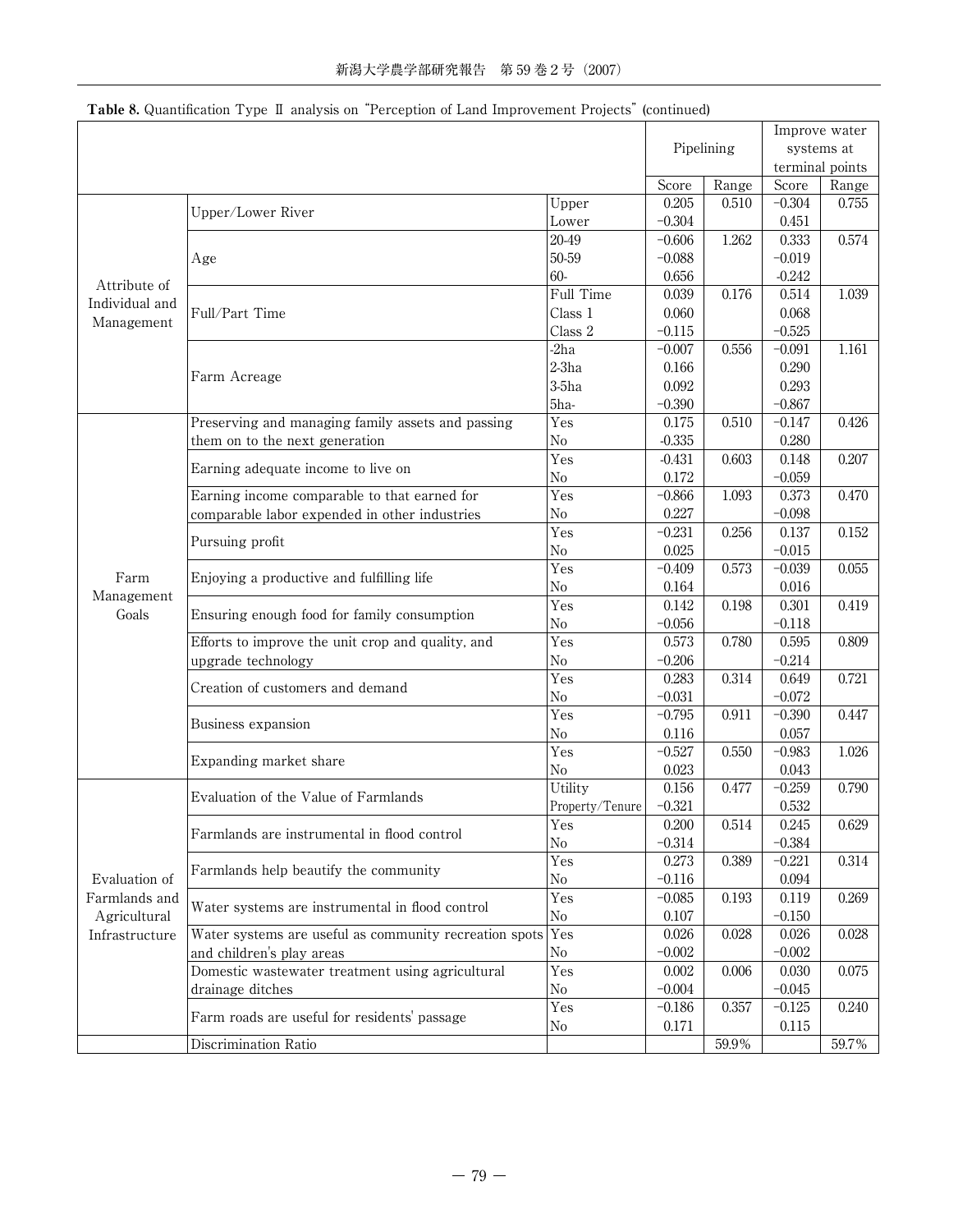Based on the foregoing analysis, the perception among farm households of land improvement projects is believed to look like the model shown in Fig. 2. In other words, the perception about land improvement projects is believed to consist of three components: "management attributes,""farm management goals," and "evaluation of farmlands and agricultural infrastructure." Moreover, the "farm management goals" contain two axes, which are "management objectives (desire for expansion - desire to maintain the status quo) and "management philosophy (enjoying a fulfilling life - making a living). The "evaluation of farmlands and agricultural infrastructure consists of three axes: the "evaluation of externalities (high - low)," "externality of the manifestation function (living infrastructure - regional environmental infrastructure)," and "evaluation of the utility value of farmlands (high - low)."



Fig.2. Model of perception formation of farm households to land improvement projects

### CONCLUSION AND FUTURE TASKS

This article attempted to reveal the structure of perception among farming households about land improvement projects ("the intention of entities"). The results showed that the perception among farming households about land improvement projects consists of farm management goals, management attributes, and an evaluation of farmlands and agricultural infrastructure. The management attributes, in particular, were found to be a significant factor. It can be pointed out that large-scale farming households maintain a positive attitude toward land improvement projects as a whole, whereas small-scale farming households maintain a more passive attitude. Regarding the environmental assessment of farmlands and agricultural infrastructure, large-scale farming households are more affirming than small-scale farming households. Nonetheless, low levels of interest in nonagricultural functions can be pointed out.

If we assume that differences in business sizes are manifestations of differences in the perception about farm management goals, the issue of reaching a consensus among farming households concerning land improvement projects can be condensed as follows: Differences in the management goals of farming households indicate differences about the value standards used in choosing action. It is therefore important to design and implement a planned project that employs techniques that properly address these differences (Kiminami and Kiminami, 2004).

The stagnancy of regional agriculture and the aging of farmers raise the cost borne by farming households and lower their income in relative terms. At the same time, community residents frequently find themselves the beneficiaries of land improvement projects as an increasing number of non-farming households move into and urbanize rural communities. As a result, land improvement projects are now at a stage where a new cost-sharing method must be explored with the participation of community residents. Therefore, designing an effective plan requires a clear understanding of the evaluation of economic effects and the structures of perception among community residents and project implementing bodies about land improvement projects. At the same time, a comprehensive and objective evaluation of the multifunctionalities of agriculture and those of farmlands, together with an evaluation of such externalities as their environmental impact, are considered necessary. In addition, schemes such as an environmental payment program that conform to regional realities will have to be designed. These will be our future tasks.

### **REFERENCES**

- Furuzawa, S. and L.Y. Kiminami. 2004. Impacts of Residents' Consciousness on the Direction of Rural Infrastructure Improvement: A Case Study from Nishi-Kanbara. Bull. Facul. Agric. Niigata Univ., 57:1-8.
- Furuzawa, S. and L.Y. Kiminami. 2006. A study on Economic Effects of the Land Infrastructure Improvement in Niigata Prefecture, Japan. Journal of Rural Economics Special Issue 2005 (Papers in the Agricultural Economics Society of Japan 2005), 97-104 (in Japanese).
- Kiminami, A. and L.Y. Kiminami. 2005. Panel Data Analysis on Economic Effects of Land Improvement. Studies in Regional Science, 35:415-425 (in Japanese).
- Kiminami, L.Y. and A. Kiminami. 2004. Application of Multicriteria Evaluation Methods for Stake Holder's Participation in Environmental Conservation Planning of Wetlands. Studies in Regional Science, 34:173-184 (in Japanese).
- Nakashima, Y. 1998. Relationships between Financial Assistance and Rural Infrastructure Improvement. pp.191-226. In: Okuno, M. and M. Honma (eds.). Economic Analysis of Agricultural Issues. Nihon Keizai Shinbunsha, Tokyo (in Japanese).
- Nishi-Kanbara Land Improvement District. 2005. Nishi-Kanbara Land Improvement District Comprehensive Master Plan. Niigata, Japan. Nishi-Kanbara Land Improvement District (in Japanese).
- OECD. 2001. Multifunctionality: Towards an Analytical Framework. OECD Publishing, Paris.
- OECD. 2003. Multifunctionality: The Policy Implications. OECD Publishing, Paris.